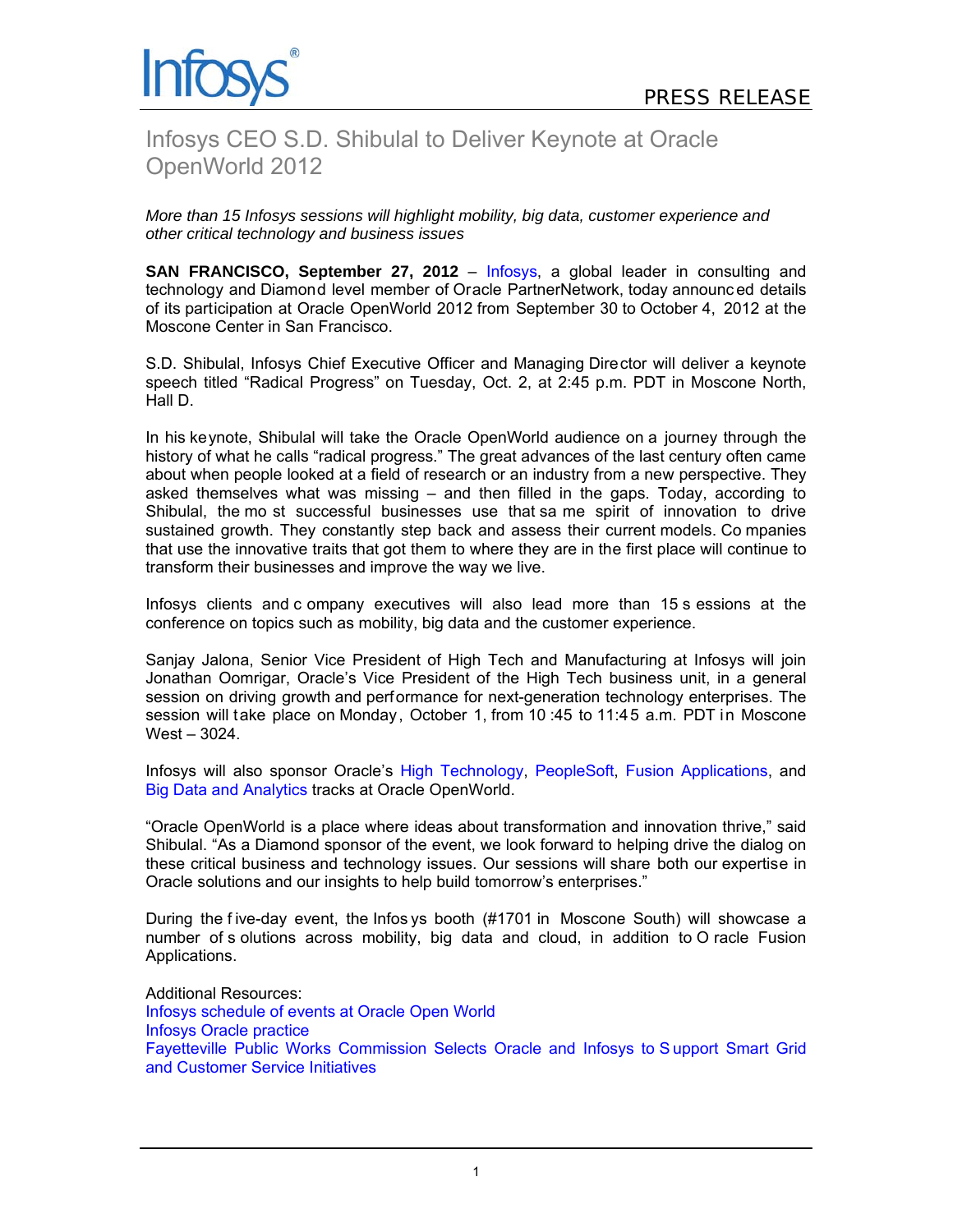

## **About Oracle OpenWorld**

Oracle OpenWorld San Francisco is the most important educational and networking event of the year for Oracle te chnologists, customers, and partners. This information technology event is dedicated to helping businesses optimize existing systems and understand upcoming technology breakthroughs. The c onference, which dra ws more than 50,000 attendees from o ver 144 countries, offers more tha n 2,100 educational sessions, 400 product demos, exhibitions from 450 partners and customers showcasing applications, middleware, database, server and storage systems, industries, management and infrastructure – all en gineered for innovation. Oracle OpenWorld 2012 is being held September 30-October 4 at The Moscone Center in San Francisco. For more information or to [register,](http://www.oracle.com/openworld/register/packages/index.html?src=7328808&Act=171) please visit www.oracle.com/openworld. Watch Oracle OpenWorld keynotes, sessions and more live on [YouTube.](http://www.youtube.com/oracle) Join the Oracle OpenWorld discussion on [Twitter](http://twitter.com/#!/oracleopenworld), [Facebook](https://www.facebook.com/OracleOpenWorld) and the [Oracle OpenWorld Blog.](https://blogs.oracle.com/oracleopenworld/)

#### **About Infosys**

Infosys partners with g lobal enterprises to dr ive their innovation-led growth. That's wh y Forbes ranked Infosys 19th among the top 100 most innovative companies. As a leading provider of next-generation consulting, technology and outsourcing solutions, Infosys helps clients in more than 30 coun tries realize their goals. Visit www.infosys.com and see how Infosys (NASDAQ: INFY), with its 150,000+ people, is Building To morrow's Enterprise<sup>®</sup> today.

#### **Infosys Safe Harbor**

Certain statements in this release concerning our future growth prospects are forwardlooking statements, which involve a number of risks and unc ertainties that could cause actual results to differ materially from those in such forward-looking statements. The risks and uncertainties relating to these statements include, but are not limited to, risks and uncertainties regarding fluctuations in earnings, fluctuations in foreign exchange rates, our ability to manage growth, intense competition in IT services including those factors which may affect our cost advantage, wage increases in India, our ability to attract and retain highly skilled professionals, time and cost overruns on fixed-price, fixed-time frame contracts, client concentration, restrictions on immigration, i ndustry segment concentration, our ability to manage our international operations, reduced demand for technology in our key focus areas, disruptions in telecommunication networks or system failures, our ability to successfully complete and integrate potential acquisitions, liability for damages on our service contracts, the success of the compani es in which Infosys has made strategic investments, withdrawal or expiration of governmental fiscal incentives, political instability and regional conflicts, legal restrictions on raising capital or acquiring companies outside India, and unauthorized use of our intellectual property and general economic conditions affecting our industry. Additional risks that could affec t our future operating resul ts are more fully described in our United States Securities and Exchange Co mmission filings including our Annual Report on Form 20-F for the fis cal year ended March 31, 201 2 and on Form 6-K for the quarters ended September 30, 2011, December 31, 2011 and June 30, 2012. These filings are available at www.sec.gov. Infosys may, from t ime to time, make additional written and oral forwardlooking statements, including statements contained in the company's filings with the Securities and Exchange Commission and our rep orts to shareholders. The company does not undertake to update any forward-looking statements that may be made from time to time by or on behalf of the company.

### **Trademarks**

Oracle is a registered trademark of Oracle and/or its affiliates.